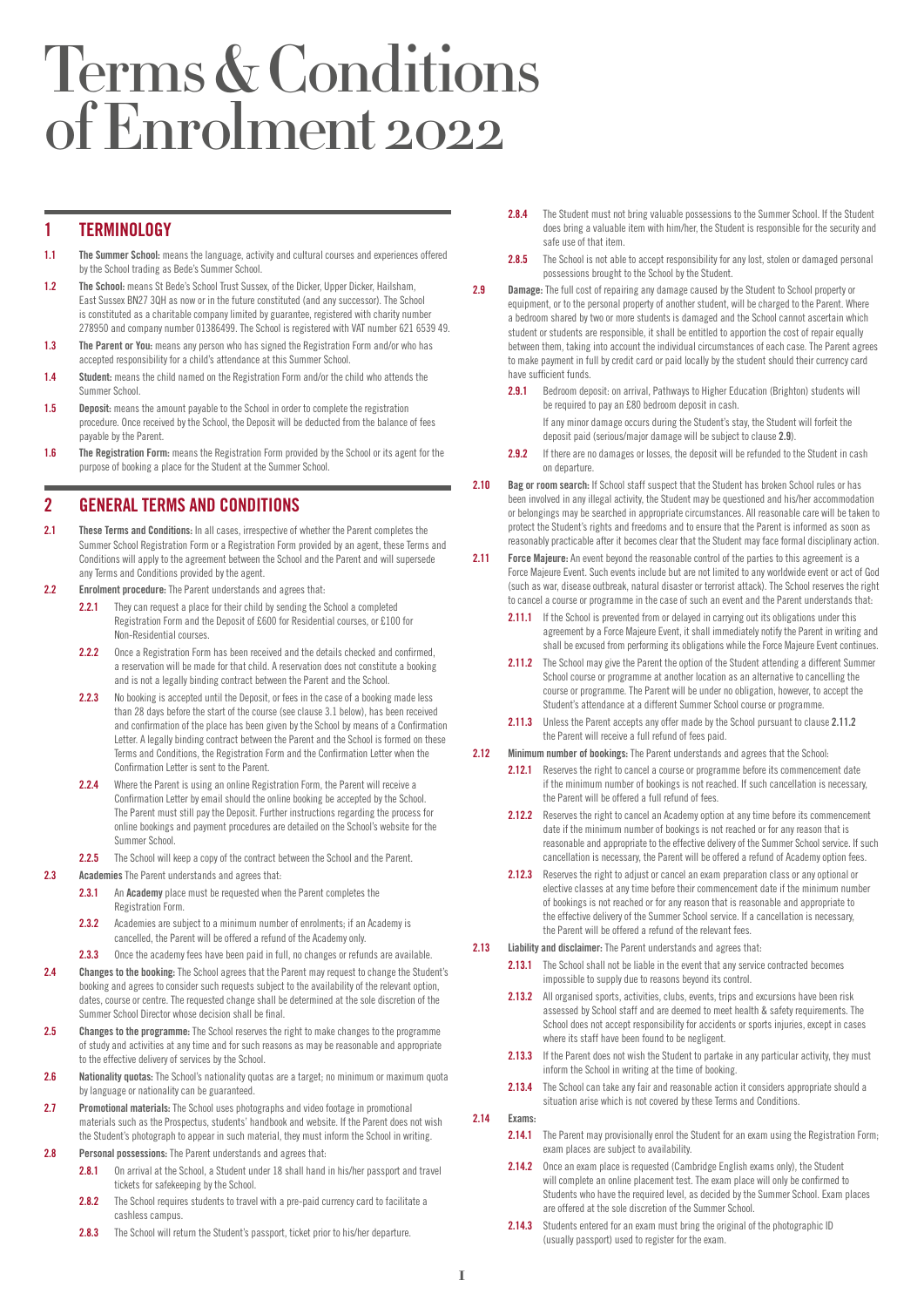- 2.14.4 Once an exam place has been confirmed by the Summer School, the full exam fee listed in the Registration Form becomes payable. The exam fee includes the Summer School's fee for providing exam preparation, the exam registration fee and transport to the exam venue (if required).
- 2.14.5 The Exam Cancellation Policy is as follows:
	- (a) 28 days or more prior to the course start date, exam fee is refunded in full
	- (b) 0-27 days, or after the course has started, the full exam fee is payable
- 2.14.6 Examinations will be held at the School or at a local external testing centre; transport will be provided by the School if necessary.
- 2.14.7 Exam certificates will be sent by the School to the Parent, the cost of which is included in the exam fee. If the Parent does not receive a certificate, he/she must inform the School no later than 6 months after the date of the exam.
- 2.15 Pocket money
	- 2.15.1 Subject to clause 2.13, the School shall not be liable for the safety or security of any pocket money, which is brought to the School by Students:
		- (a) that is not handed in to the Summer School for safekeeping upon a Student's arrival at the Centre; or
		- (b) which is in the Student's possession.

#### 3 PAYMENTS

- 3.1 Payment of Fees: The Parent undertakes to pay the balance of the fees no less than 28 days before the start of the course (the "Invoice Due Date"). If the booking is requested less than 28 days before the start of a course, then full payment must be received at the time of booking. The Student will not be permitted to attend the Summer School until all fees and any planned extra costs are paid in full as cleared funds to the School.
	- 3.1.1 If you do not make any payment due to the School by the Invoice Due Date, the School may charge interest to you on the overdue amount at the rate of 3% a year above the base lending rate of Barclays Bank from time to time. This interest shall accrue on a daily basis from the Invoice Due Date until the date of actual payment of the overdue amount, whether before or after judgment. The Parent must pay the School interest together with any overdue amount. The School may also take any other action (including, but not limited to, the instigation of proceedings in any court of its choosing) it considers appropriate to recover any sums due and unpaid and any costs the School incurs in so doing will be payable by the Parent.
- **3.2** Credit card payment: All credit card payments must be made by the Parent online via the Summer School's secure payment portal. Visit [www.bedessummerschool.org](http://www.bedessummerschool.org). Any credit card details received by the Summer School via email will not be used for payment purposes and will be destroyed.
- 3.3 Impromptu expenses: The Parent agrees that the School shall not be obliged to make payments for impromptu expenses (such as doctor's fees) on behalf of the Student or the Parent. Where such payments are required, the Parent agrees for appropriate payments to be covered by the student. Should funds be insufficient or unavailable, the Parent shall make payment in advance by credit card.
- **3.4** Extra charges that may be payable by the Parent are detailed below:

| Item                                                                                   | Fee              |
|----------------------------------------------------------------------------------------|------------------|
| Adult Transfer (1-way. On arrival only)                                                | £60 per adult    |
| Courier                                                                                | £75 per delivery |
| Extra night (Little Explorers)                                                         | £178             |
| Extra night (Adventures in English)                                                    | £164             |
| Extra night (English Plus)                                                             | £186             |
| Extra night (Pathways to Higher Education/Pro Dance/LaLiga Football<br>Camp UK)        | £228             |
| Irregular Transfer                                                                     | £110             |
| <b>Transfer Arrangement</b><br>(details received or changed within 7 days of transfer) | £110             |

# 4 EARLY DEPARTURE, CANCELLATION AND INSURANCE

- 4.1 Early departure: If the Parent decides to withdraw the Student from the Summer School, or if the Student withdraws him/herself prior to the departure date shown on the Registration Form, they may do so on the understanding that no refund of fees paid will be made, save in exceptional circumstances. Should a transfer be necessary, the School will require a minimum notice period of 24 hours which takes effect from the time the School receives the notification. An irregular transfer fee of £110 will be payable by the Parent in advance.
	- 4.1.1 Exceptional circumstances include but are not limited to-
		- (a) a serious breach of these Terms and Conditions by the School
			- (b) cases of serious illness or genuine hardship
	- 4.1.2 Any refund is given at the sole discretion of the Summer School Director.
- 4.2 Cancellation policy: If the Parent needs to cancel the Student's course for any reason, they must inform the School in writing immediately. Cancellation takes effect from the date when the School receives this notification. Subject to clause 4.3, cancellation charges are as follows:
	- **4.2.1** 28 days or more prior to course start date No fee (deposit refunded)
	- **4.2.2** 14 to 27 days prior to course start date Deposit not refunded
	- **4.2.3** 8 to 13 days prior to course start date 1 week's fees
	- **4.2.4** 0 to 7 days prior to course start date Full fees
	- **4.2.5** After start of course **Full fees**
- 4.3 Insurance: The School does not accept responsibility for any claims arising from a student or third party. Insurance (with Endsleigh Insurance) is provided for all students attending a Summer School course as part of the package. The Parent is referred to the Significant Features and Benefits detailed on the Table of Benefits.
- 4.4 Making an insurance claim: Should the need arise, the Parent understands and agrees that they are responsible for making an insurance claim by completing the required paperwork in English and by providing the necessary documentary evidence to support the claim. The Parent agrees that:
	- **4.4.1** The School cannot make claims on behalf of the Parent.
	- 442 The School will provide a Claims Form on the Parent's request.

# 5 HEALTH AND WELFARE

- **5.1** Student's health: The Parent warrants that the Student is in good physical and mental health and is not travelling against the advice of any doctor or qualified healthcare professional. The Parent agrees to inform the School when completing the Registration Form if the Student suffers from any pre-existing medical condition, disability or allergy.
- **5.2** Medication: The Parent agrees that any medicine brought to the School by the Student will be given to the Welfare Manager or Centre Director on arrival. The School shall only accept responsibility for medicines which are licensed in the UK, prescribed by a doctor and which are accompanied by English translation. Such medication shall be properly stored and administrated by the Welfare Manager or Nurse, or by any authorised person who is expressly appointed to administer medicines by the Summer School Director.
- **5.3** Illness: In case of illness or injury, the Student will see the Welfare Manager or School Nurse who will assess his/her condition. In cases of minor illness such as a cold, headache or sore throat, the Welfare Manager, School Nurse or any other person expressly authorised by the Summer School Director may issue common, non-prescribed medicines such as Paracetamol, throat lozenges or cough syrup. Only qualified nurses or First Aiders may practise First Aid.
	- **5.3.1** If the Welfare Manager or School Nurse considers that a doctor's visit is necessary, an appointment will be made with a local GP.
	- **5.3.2** If the Student requires urgent medical attention, the School's staff will take him/her to the nearest local hospital for immediate care or if necessary, will telephone for an ambulance.
- **5.4** Emergency medical treatment: The Parent authorises the Summer School Director, Assistant Director, Centre Director or Welfare Manager to consent on their behalf to the Student receiving emergency medical treatment including blood transfusions, general anaesthetic and operations where certified by an appropriately qualified person as necessary for the Student's welfare and if the Parent cannot be contacted in time.
- 5.5 Seeing a doctor: Students from non-EEA countries are not entitled to free healthcare in the UK and will therefore have to pay a fee to see a doctor. The Parent agrees that such fees will be paid from the Student's money. Medical Expense Cover is included in the insurances conveyed by the School. Applicable students should bring their EHIC card with them.
- **5.6** Medical Certificates: The Parent agrees to inform the School and pay the relevant fee in advance if they require the Student to be issued with a Medical Certificate following a visit to a doctor or hospital
- 5.7 Supervision of Students: The School's staff live and sleep in the same boarding houses as the Students. Students are therefore supervised day and night. Each boarding house is managed by an appointed House Parent who is responsible for the day-to-day running of the House and for the Students' general well-being.
- 5.8 Student's accommodation: The School reserves the right to organise the Student's accommodation as it deems appropriate and taking account of student numbers, the ratio of girls and boys and the available boarding accommodation. The rights and freedoms of individual students will be respected.
	- **5.8.1** Bedroom Requests: The School will consider all reasonable accommodation requests made by the Parent. All requests are subject to availability and are at the School's entire discretion.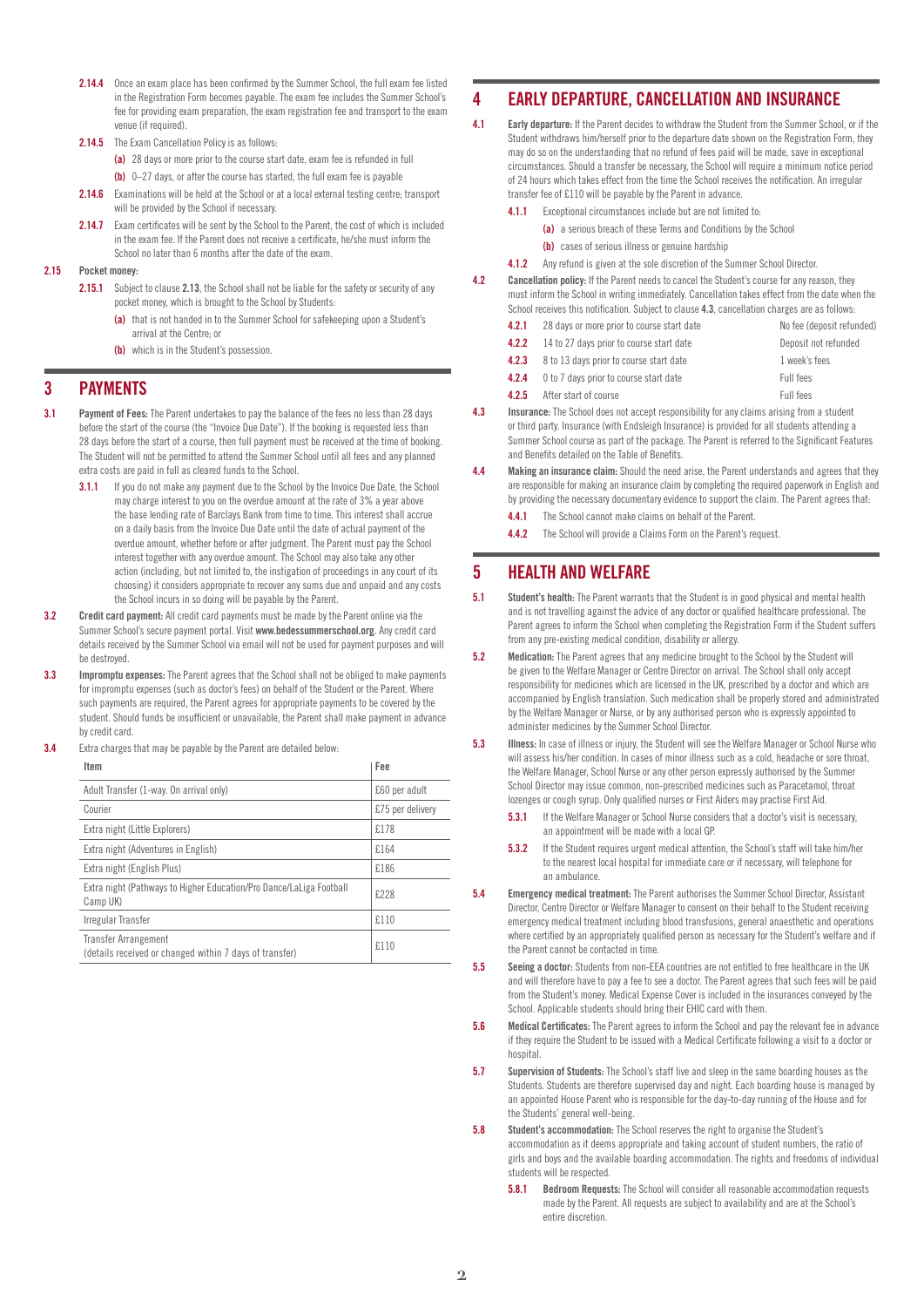#### Endsleigh – Table of benefits

The following is a summary of cover only and the group policy is subject to terms, conditions, limits and exclusions. Please refer to the applicable sections of the group policy wording. The benefits set out below are the maximum amount we will pay under each section per beneficiary per trip unless otherwise noted in the group policy wording.

| <b>SECTION</b>                          | <b>SUB-SECTION</b>                               | <b>MAXIMUM AMOUNT</b> | <b>EXCESS</b> |
|-----------------------------------------|--------------------------------------------------|-----------------------|---------------|
| 1. Cancellation & Curtailment           | i. Cancellation or curtailment charges           | i. £3,000             | £50           |
|                                         | ii. Aggregate Limit                              | ii. £50,000           | £50           |
|                                         | <b>iii.</b> Excursions                           | <b>iii.</b> £250      | £50           |
| 2. Emergency medical & other expenses   | i. Emergency medical & other expenses            | i. £2,000,000         | £50           |
|                                         | a) Emergency dental treatment                    | a) $£500$             | £50           |
| 3. Private medical emergency cover      |                                                  | <b>No Cover</b>       | <b>NIL</b>    |
| 4. Personal accident                    | i. Death benefit (aged under 16)                 | i. $£1,000$           | <b>NIL</b>    |
|                                         | a) Death benefit (aged 16 to 64)                 | a) $£30,000$          | <b>NIL</b>    |
|                                         | b) Death benefit (aged 65 and over)              | $b)$ £1,000           | <b>NIL</b>    |
|                                         | ii. Loss of limbs or sight (aged under 65)       | ii. £30,000           | <b>NIL</b>    |
|                                         | iii. Permanent total disablement (aged under 65) | iii. £30,000          | <b>NIL</b>    |
| 5. Baggage                              | i. Baggage (including valuables)                 | i. $£1,000$           | £50           |
|                                         | a) Single article, pair or set limit             | $a)$ . £200           | £50           |
|                                         | b) Valuables limit in total                      | $b)$ . £300           | £50           |
| 6. Personal money, passport & documents | i. Currency notes and coins                      | i. £100               | £50           |
|                                         | a). Other personal money and documents           | a) $£100$             | £50           |
|                                         | ii. Passport or visa                             | ii. £500              | £50           |
| 7. Personal Liability                   |                                                  | £1,000,000            | £100          |
| 8. Missed departure                     |                                                  | £250                  | £50           |
| 9. Overseas legal expenses & assistance | i. Overseas legal expenses & assistance          | i. £10,000            | <b>NIL</b>    |
|                                         | a) Aggregate limit                               | a) $£50,000$          | <b>NIL</b>    |
| 10. Course fees                         | i. Course fees                                   | i. £8,000             | £50           |
|                                         | a) Professional counselling                      | a) £300               | £50           |

This table has been reproduced by the School in good faith for the Parent's benefit. Restrictions apply. Contact the School for a copy of the Policy.

## 6 AIRPORT TRANSFERS

- 6.1 The course confirmation will include a Transfer Service Form which the Parent must complete and return to the School at least one month before the course starts. Upon receipt of the completed form, the School will send the Parent an email confirmation of the flight details. The Parent understands that:
	- **6.1.1** It is his/her responsibility to check this confirmation carefully and to let the School know of any errors or changes.
	- **6.1.2** The School will not accept responsibility for organising transfers other than those which have been confirmed by the School.
	- **6.1.3** The School will use private transport such as Coach, Taxi or School Minibus to transfer students to and from the airport or train station on arrival or departure. Public transport such as the train and London Underground may be used on occasions where this method of transport is considered to be more appropriate, efficient or effective.
	- **6.1.4** Transfers from the airport to the Summer School Centre are often organised in groups and this means that some students will be required to wait at the airport for other students arriving on different flights.
	- **6.1.5** Unexpected and unavoidable delays and complications sometimes occur. The School does not accept responsibility for any loss or expense due to delays or changes in public transport beyond its control.
- **6.1.6** The School shall use its reasonable endeavours to ensure that Students reach the airport or the train station in the UK on time to enable them to catch their flight or their train. Subject to this, the School shall have no liability for any direct or indirect loss or expense that is incurred by Students or Parents if a Student misses a flight or a train. Nothing in this clause shall exclude or restrict the School's liability for death or personal injury arising from its own negligence, or for fraud.
- **6.1.7** The Student is liable for any excess baggage and UM (Unaccompanied Minor) charges.
- **6.1.8** There is no reduction in fees if the Student does not require a transfer service.
- **6.1.9** Should a transfer be requested or changed within 7 days of arrival or departure, a Transfer Arrangement Fee of £110 will be payable.
- **6.1.10** On departure, if a flight/train is cancelled and the Student is required to stay at or return to the centre, the charges per night as stated in section 3.4 will be payable by the Parent. A free return transfer to any airport/train station included in the course fees will be offered.

#### 7 TRANSPORT

7.1 The School will use private transport such as Coach, Taxi or School Minibus to transfer students from and to the Centre for the purposes of airport transfers, off-site trips, excursions and other activities as required. Public transport such as trains and local buses may be used on occasions where this method of transport is considered to be more appropriate, efficient or effective.